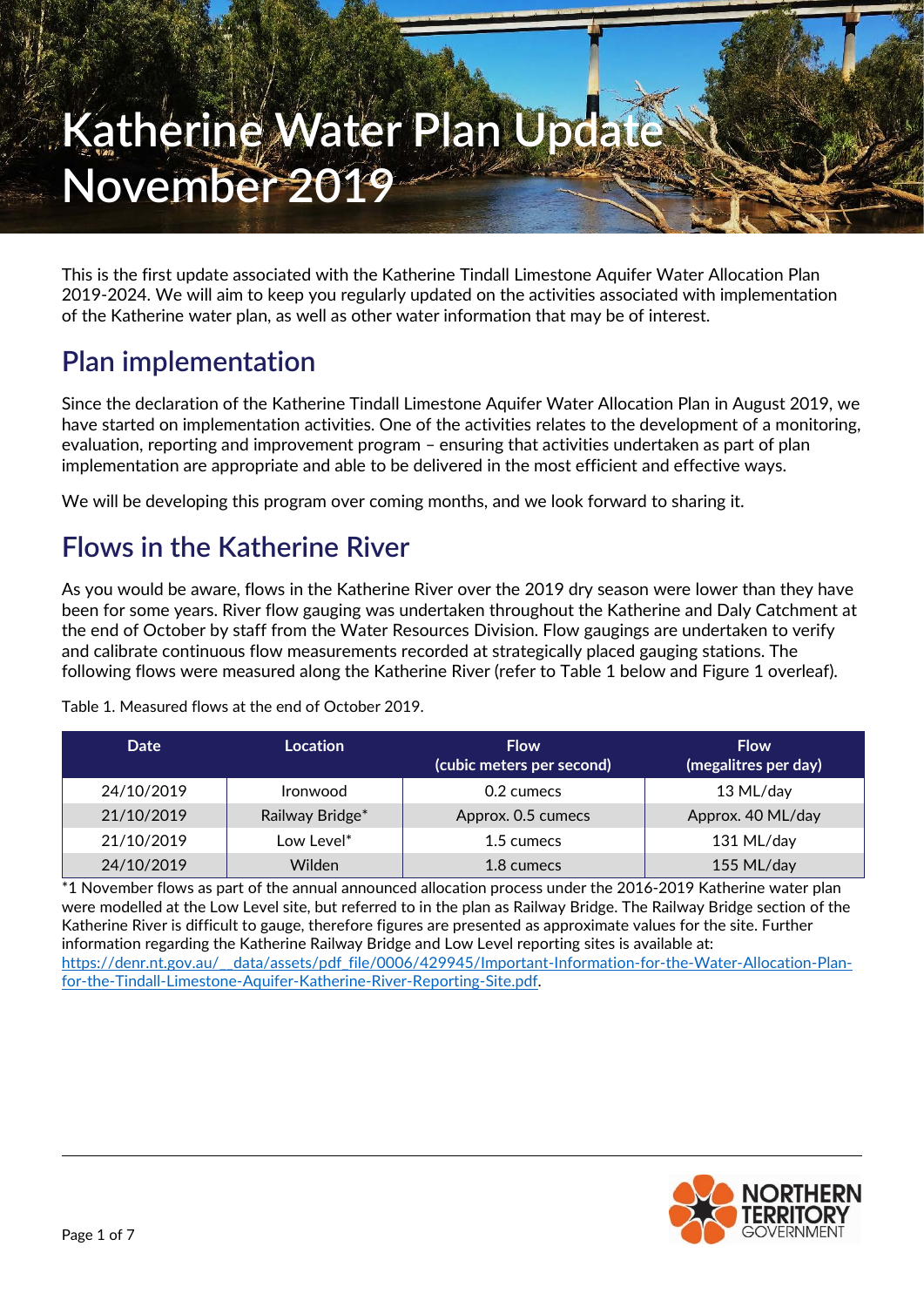

Figure 1. Katherine River within the water plan area, showing flows measured at the end of October 2019

<span id="page-1-0"></span>In some cases, these river flows are the lowest that have been recorded as part of our data management systems. River flow information for the whole of the Northern Territory is available through the water data portal at [https://nt.gov.au/environment/water/water-information-systems/water-data-portal.](https://nt.gov.au/environment/water/water-information-systems/water-data-portal)

## **Groundwater recharge and discharge**

Groundwater recharge in the Top End is reliant on rainfall. Recharge to the groundwater system from rainfall generally follows a pattern over the wet and dry seasons, linked with rainfall and infiltration of water to the groundwater system.

The recharge of groundwater systems can be described as following a pattern of five intervals:

- 1. During the dry season there is little or no rainfall. The groundwater system does not recharge, and levels decline over the season as the groundwater continues to discharge to the rivers and creeks via springs.
- 2. The second interval occurs with early rains where water falling on the surface is lost to either evaporation, or used in wetting the soils. No recharge occurs and groundwater levels continue to fall as groundwater continues to discharge from the aquifer to springs.
- 3. The third interval occurs with increasing rain saturating the sub-soil and results in the first recharge occurring. Groundwater levels stop falling as recharge and discharge are in balance.
- 4. The fourth interval occurs when recharge exceeds discharge, at the peak of the wet season. The groundwater levels rise as the water held in the groundwater system increases. In some cases there may be recharge to the groundwater system from rivers when the river level is greater than the groundwater level nearby.
- 5. In the fifth interval, the major rains stop and recharge ceases. In a natural (unimpacted) regime, the rate of discharge progressively falls as groundwater levels drop. Groundwater levels fall faster and further where groundwater extraction occurs.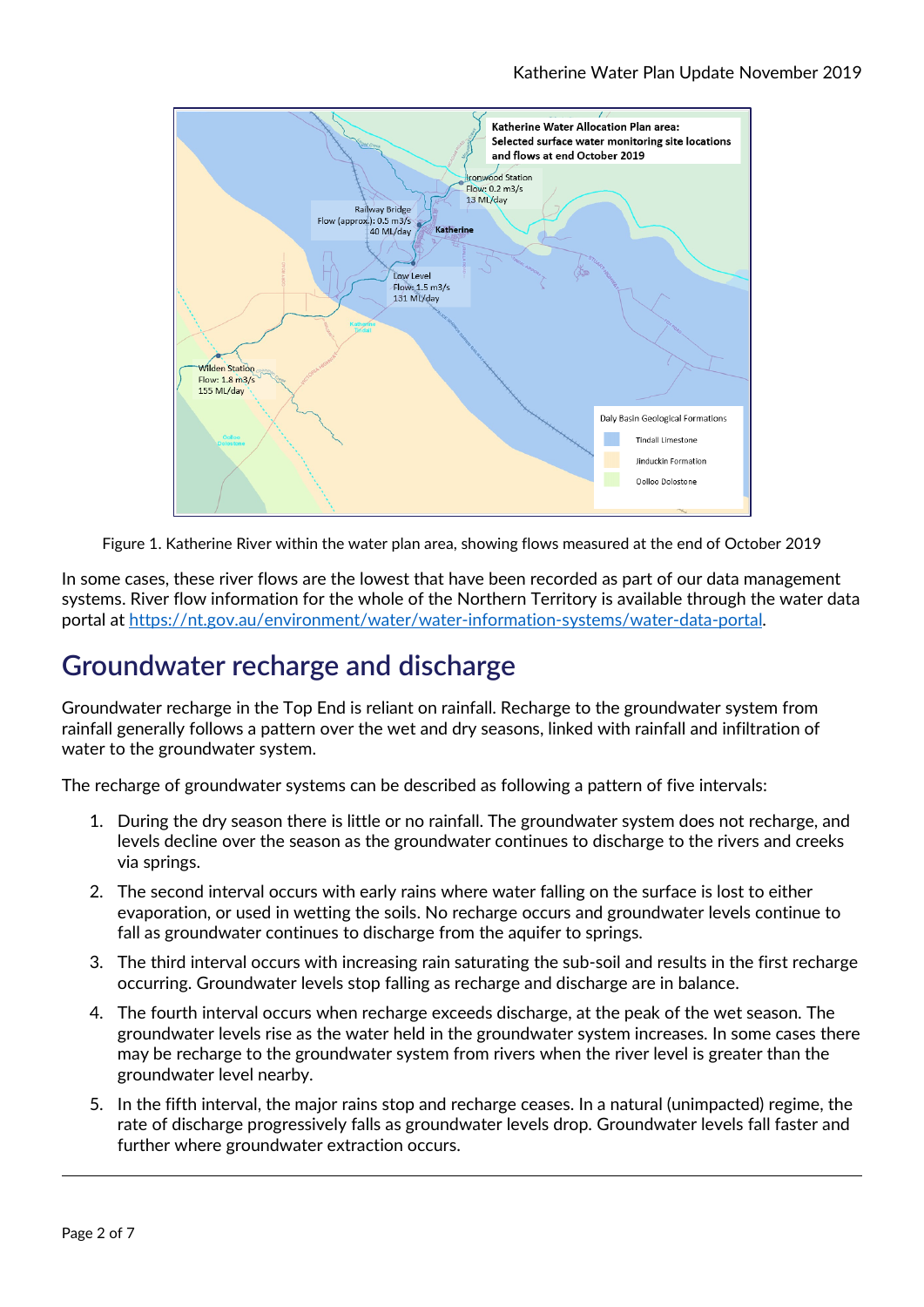The diagram below [\(Figure 2\)](#page-2-0) shows a generalised graph of groundwater levels and rainfall according to the intervals described on the previous page.



Figure 2. Stylised diagram of rainfall and groundwater levels, typical of Top End systems

<span id="page-2-0"></span>Groundwater recharge in the Katherine area is currently in the second interval. While some minor rainfall has occurred, it is not yet infiltrating into the groundwater system. As the wet season progresses, it is expected that recharge will occur and that groundwater levels will rise.

Along with river flow monitoring, groundwater monitoring was also undertaken at the end of October by Water Resources staff. The monitoring of groundwater levels within bores throughout the region provides an overview of variations in groundwater levels over time and spatially across the landscape. Key monitoring bores have loggers installed to provide continuous data. Spot measurements are undertaken at additional monitoring bores at the peak of the wet, and end of the dry season to provide information over a greater spatial area.

The monitoring undertaken at the end of October tends to show the lowest groundwater levels of the season, prior to rainfall commencing and the groundwater levels transitioning from interval one to interval two.

[Figure 3](#page-3-0) shows the location of four water level monitoring bores in the Katherine plan area. [Figure 4](#page-3-0) shows the plots of water levels (depth below ground level) for these sites. Where there is data available prior to the 1998 floods, it can be seen that there was an increase in water held within the groundwater system, highlighted by a shallower water table (depth to groundwater is closer to the surface) after the floods (refer to RN022397). [Figure 3](#page-3-0) also indicates that the 2018-19 wet season did not result in significant recharge as the wet season peaks across all bores were not as significant as other years. Average groundwater levels in the three bores close to Katherine (RN022397, RN022394 and RN022288) have declined over the past twenty years.

The next Katherine water plan update will provide further detail about surface and groundwater monitoring in the region, including more information about what the monitoring outputs can tell us regarding the Katherine Tindall water system.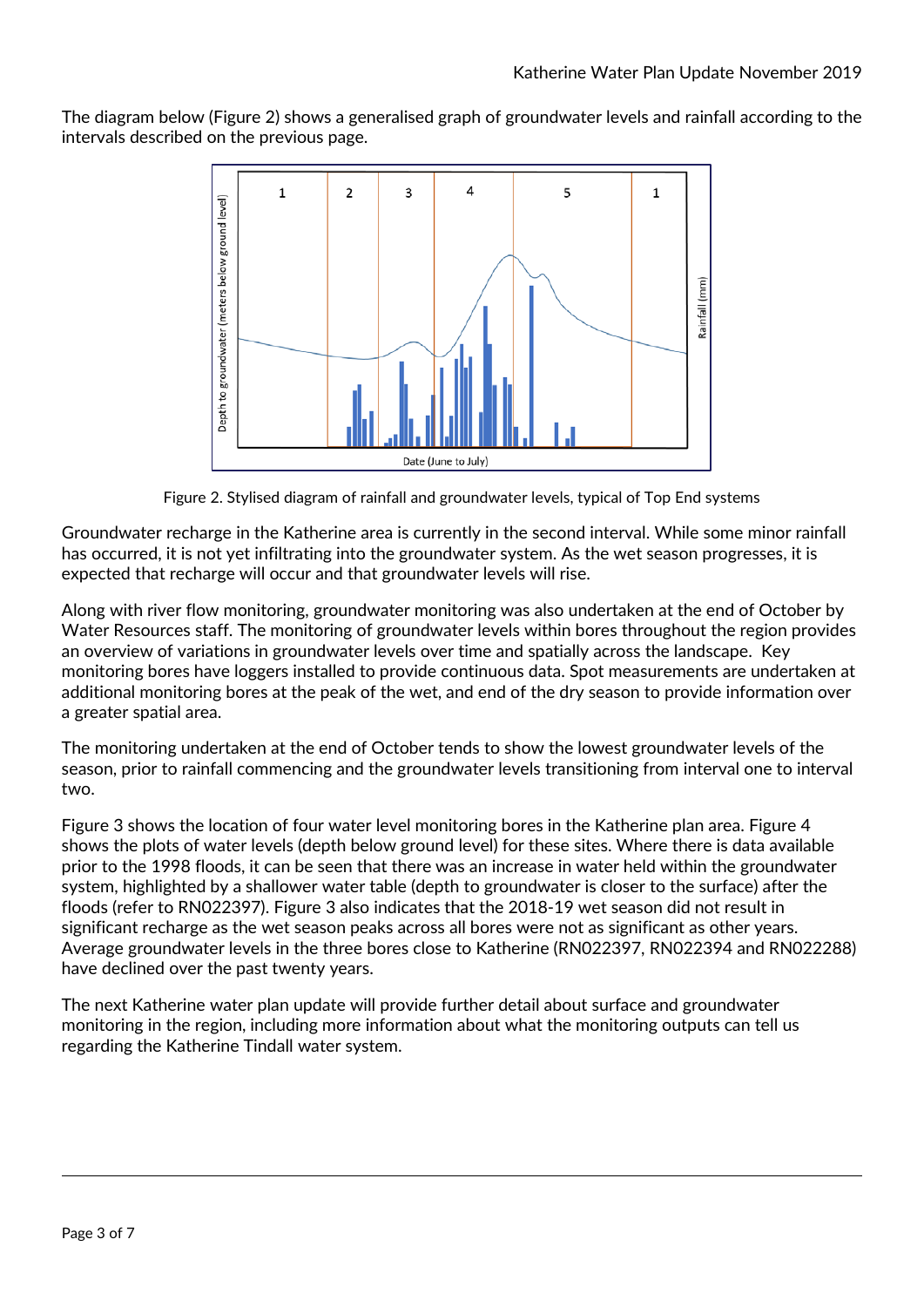

Figure 3. Location of selected bore monitoring sites in the Katherine water plan area



<span id="page-3-0"></span>Figure 4. Groundwater levels and trends at selected monitoring sites in the Katherine water plan area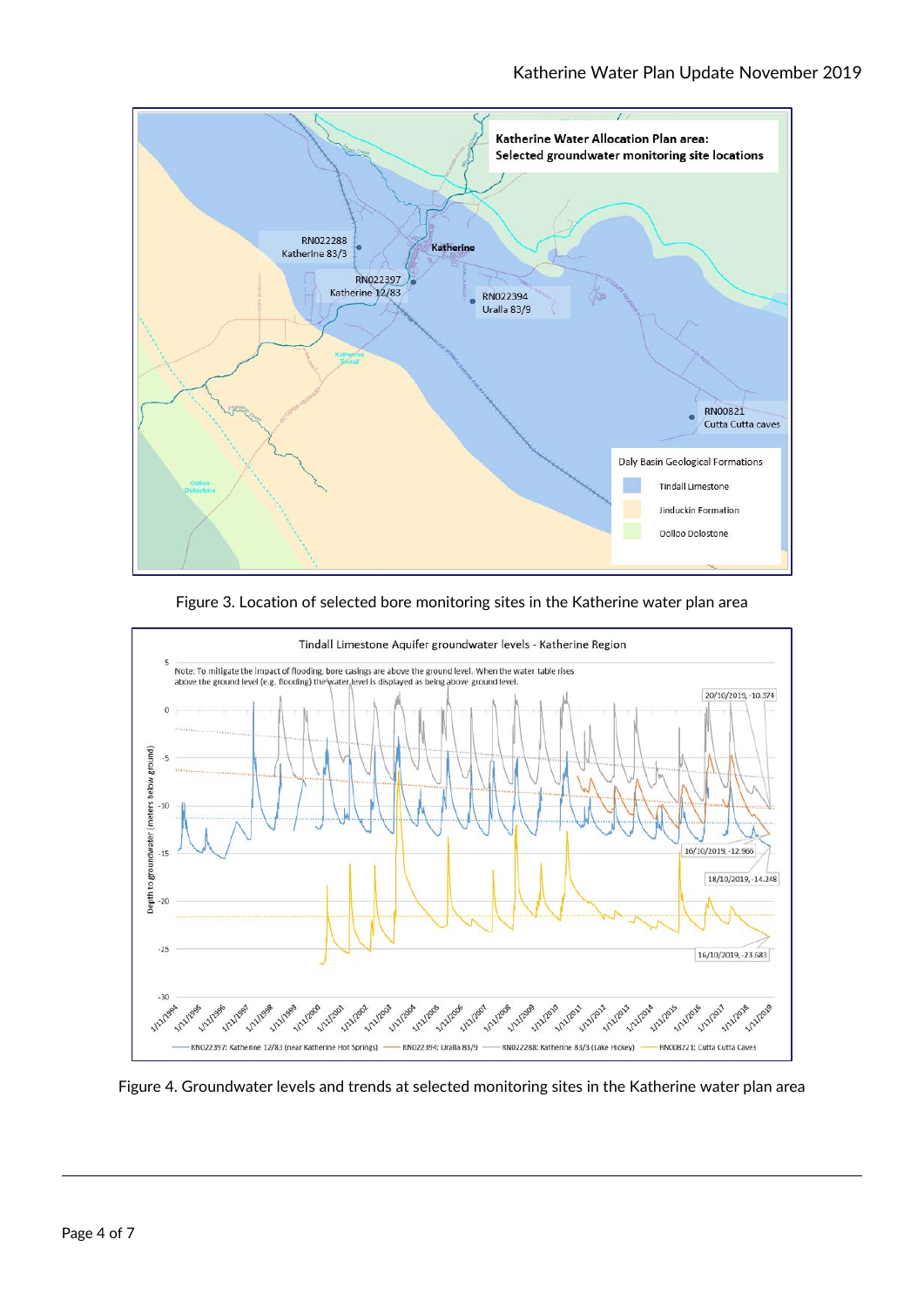### **2018-19 water use**

Every year, the Bureau of Meteorology produces a National Water Account. The water account provides a picture of water resources management for the previous year for the most significant and productive water use regions in the nation. The Daly basin is one of the ten reporting locations. The final water account is set to be released in December 2019 and will provide information about water use in the Daly basin.

Reporting on water availability and water use for the Daly basin is compiled annually by Water Resources Division as part of the water account. The reporting period used for the Daly system is May to April. For the 2018-19 season, water use in the Katherine Tindall Limestone Aquifer totalled approximately 30% of available water (that is, 30% of the allocated volume of water for the season was used between May 2018 and April 2019). The compliance rate for submitting water use figures from metered bores in the Katherine region is approximately 75%.

## **Water outlook**

The Bureau of Meteorology's latest prediction for the November to January rainfall outlook states that there is an unlikely chance of above median rainfall being received in Katherine. [Figure 4](#page-4-0) shows the BoM's predications for rainfall over the period November to January for Katherine. The historical median rainfall for Katherine over this period is 619 mm. The BoM predicts there is a 25% chance of receiving 700 mm over this period in 2019-20, and an 88% chance of receiving 400 mm. Further information about rainfall predications are available a[t http://www.bom.gov.au/climate/outlooks/#/overview/summary/.](http://www.bom.gov.au/climate/outlooks/#/overview/summary/)

[Figure 5](#page-5-0) shows the total rainfall that has occurred across the Northern Territory since 1 October. There has been minimal rainfall in the Katherine region to date this season (between 1 mm and 10 mm). Significantly more rainfall will be required for the groundwater system to begin recharging.

Further information about rainfall is available from the Bureau of Meteorology's website at [http://www.bom.gov.au/climate/current/.](http://www.bom.gov.au/climate/current/)



<span id="page-4-0"></span>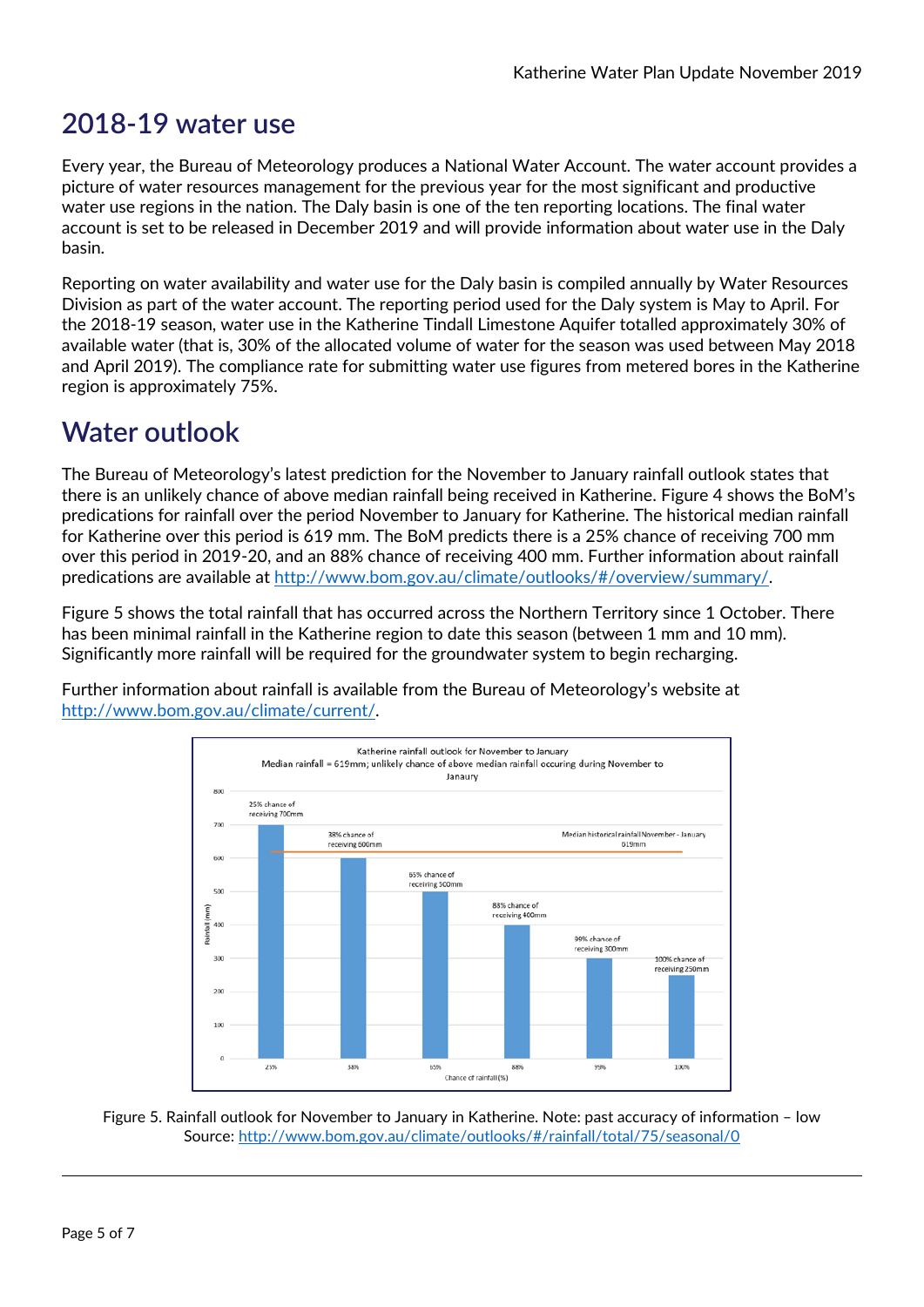

Figure 6. Rainfall totals across the Northern Territory since 1 October 2019 Source:<http://www.bom.gov.au/jsp/awap/rain/>

## <span id="page-5-0"></span>**Announced allocation process under the new plan**

The annual announced allocation process determines the maximum amount of water that may extracted from the Katherine Tindall Limestone Aquifer system for the 2020-21 season (May 2020 to April 2021). The volume of water available to individual licence holders is determined by estimating the river flows that would likely occur if there was no extraction (referred to as 'natural' or 'unimpacted'). The outcomes of this estimate determines the level of impact that is allowable to the system from extraction of groundwater and surface water through the system. The principles used to determine the allowable level of impact are detailed in section 8.1 (page 54-58) of the 2019–2024 Katherine water allocation plan (available at [www.denr.nt.gov.au/katherinewaterplan\)](http://www.denr.nt.gov.au/katherinewaterplan).

Over coming months, water resource modelling will be undertaken to determine the predicted natural flows in the Katherine River system, and link this with the information detailed in the Katherine plan.

If the water resource modelling determines there would be an unacceptable level of impact if every licence holder used their maximum licensed volume of water (i.e. 100% of their licensed volume), there may be a requirement to restrict how much water may be used over the season. Security levels of licences determine the order in which restrictions are imposed, with low security licences restricted first, followed by medium security and then high security.